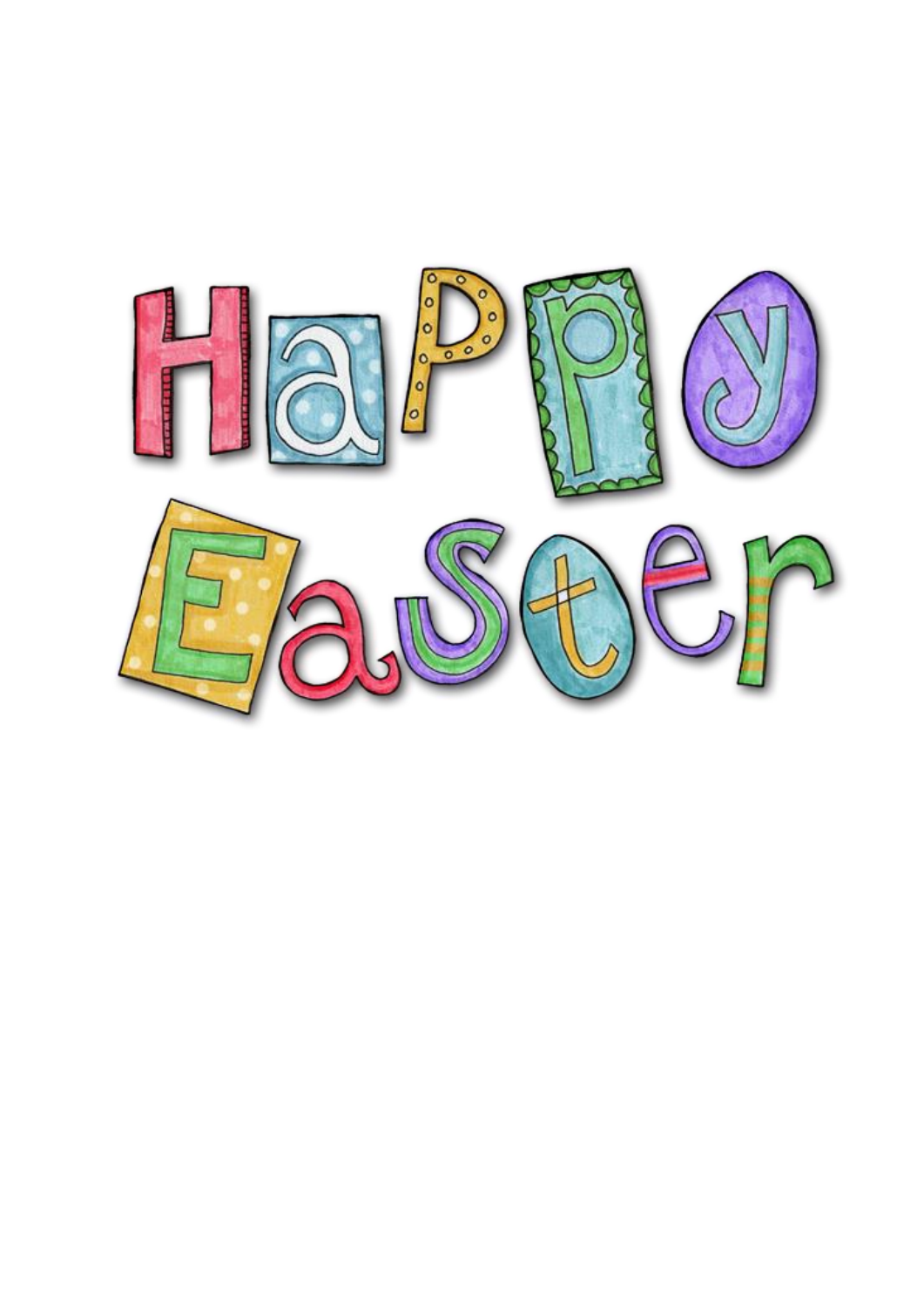## *The Easter Story Quiz*

- *1. What name is given to the Sunday when crowds gathered for Jesus?*
- *a. Good Sunday*
- *b. Palm Sunday*
- *c. Easter Sunday*
- *d. Christmas Day*
- *2. What was laid down on the floor for Jesus to walk over? a. Sand b. Flowers c. Palm Leaves*
- *d. Carpet*
- *3. What was the reaction of the crowd when they saw Jesus?*
- *a.They cheered.*
- *b. They booed.*
- *c. They walked away.*
- *d. They threw things at him.*
- *4. What were Jesus' friends and followers called?*
- *a. Buddies*
- *b. Disciples*
- *c. Mates.*
- *d. Enemies.*
- *5. On the Thursday of Holy Week, Jesus and his friends had a meal. What is it famously known as?*
- *a.The First Breakfast.*
- *b. The Next Lunch.*
- *c. The Later Dinner.*
- *d. The Last Supper.*

*6. How many people attended this meal?*

- *a.11*
- *b. 12*
- *c. 13*
- *d.14*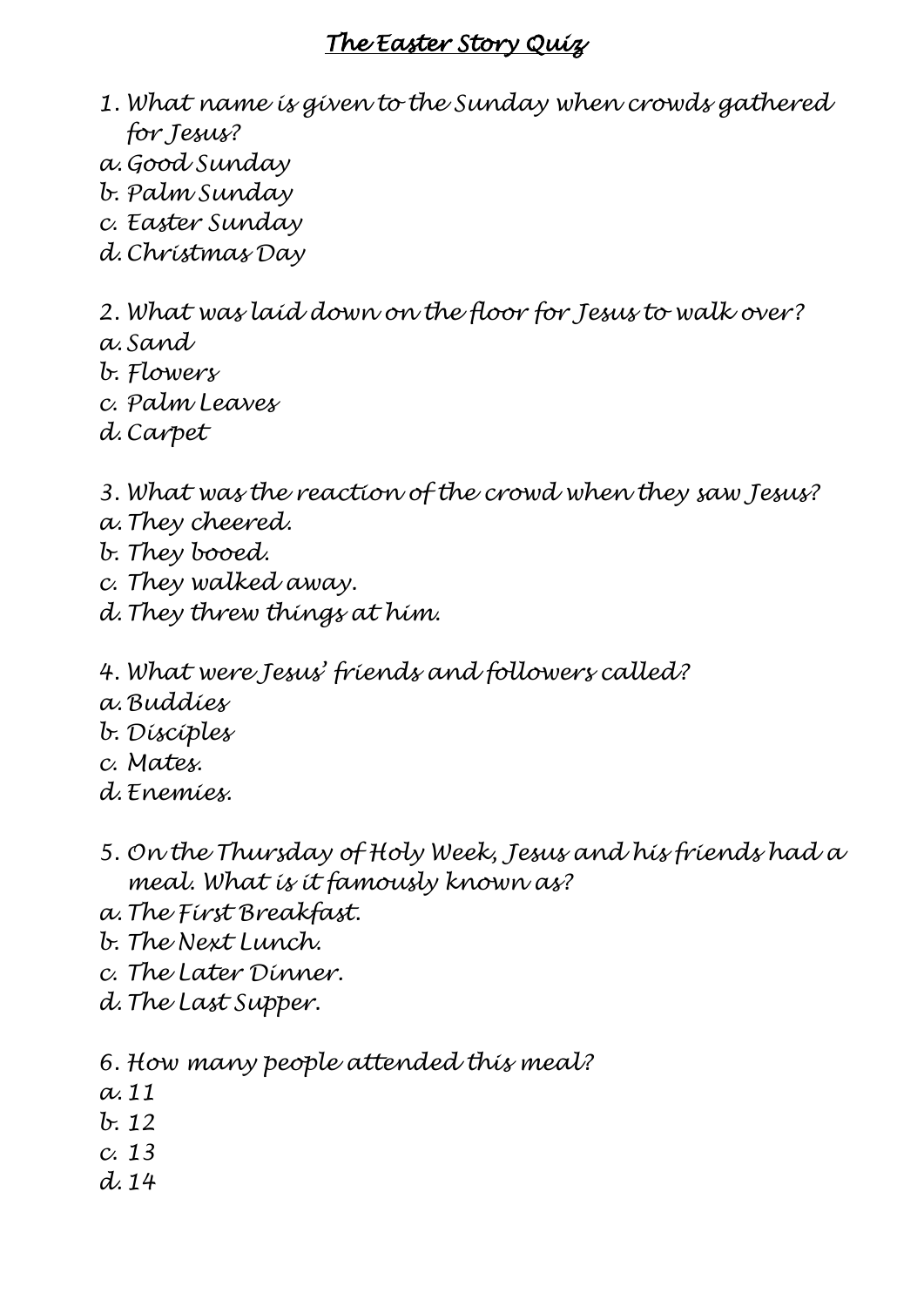*7. What did Jesus do before the meal? a. Change his clothes? b. Wash his hands? c. Wash the feet of his disciples? d.Pray?*

 *8. There were 2 main ingredients of the meal, what were they? a. Bread and wine. b. Fish and chips. c. Apples and pears. d. Tea and cake.*

*9. The 2 ingredients were said to represent parts of Jesus. Which parts? a. Fingers and toes. b. Body and blood. c. Hair and eyes. d. Blood and skin.*

*10. After this meal, Jesus went to pray. Where did he go? a. Garden of Eden. b. Garden of Gethsemane. c. A Church. d. A quiet place.*

*11. While Jesus prayed, Peter, James and John did what? a. Prayed with Him. b. Kept watch for people. c. Fell asleep. d. Left Him there alone.*

 *12. What was the name of the disciple who chose this place to betray Jesus?*

 *a. Peter. b. James. c. Judas. d. Simon.*

*13. How did Jesus react to the news that He was to be arrested? a. He cried. b. He ran away. c. He accepted it.*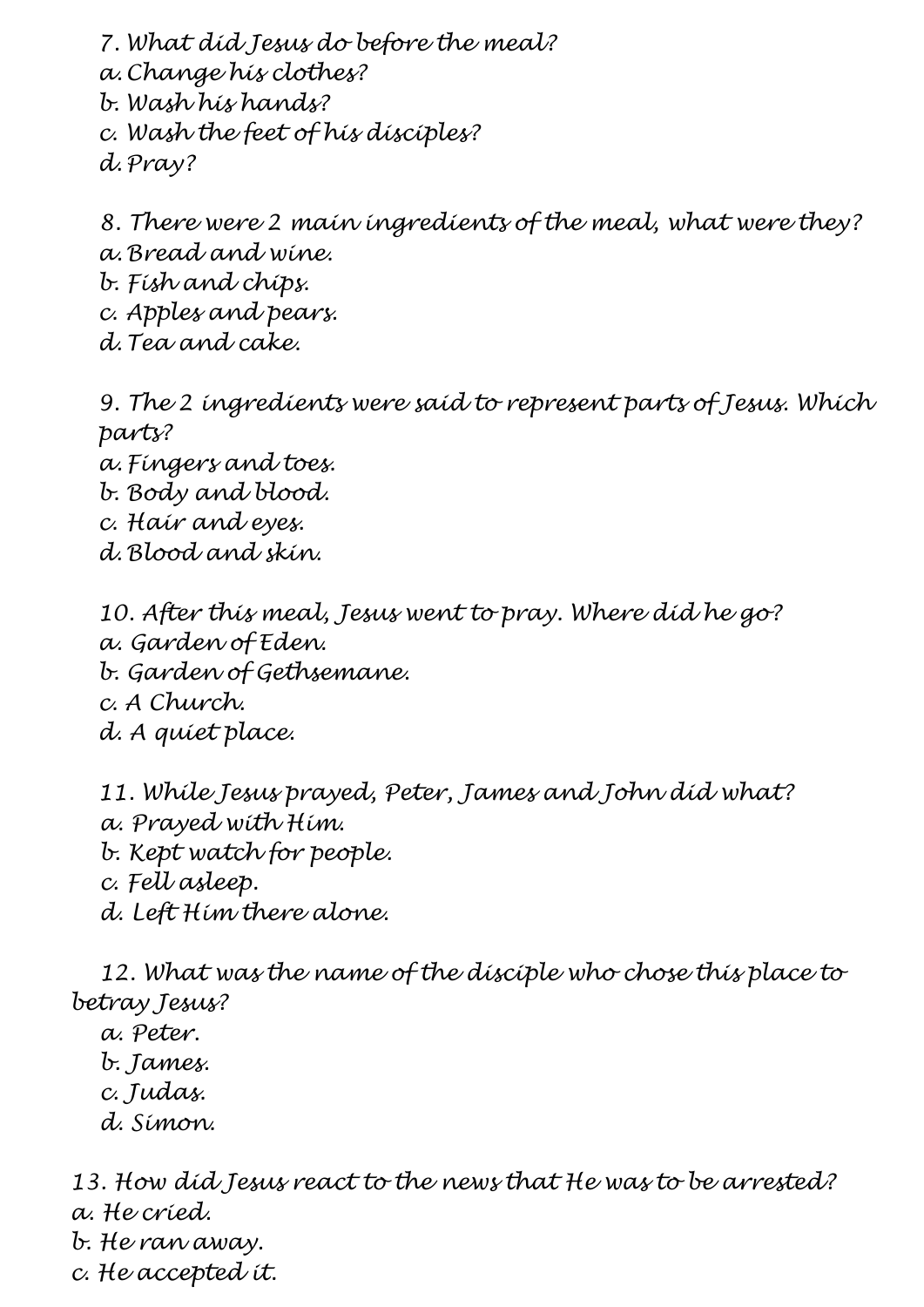*d. He pretended not to be Jesus.*

*14. When a large crowd of people turned up to see Jesus arrested, how did Judas betray him? a. He shook his hand. b. He kissed him. c. He used a sword against him. d. He kicked him.*

*15. Which disciple disowned Jesus after his arrest? a. James. b. John. c. Peter. d. Simon.*

*16. Jesus was put on trial to see if he was guilty. What was the name of the man who questioned Jesus? a. Barabbas. b. Pontius Pilate. c. Judas. d. Peter.*

*17. Jesus was not found guilty but the people wanted him to be crucified anyway. They released a prisoner to keep the crowds happy. Who was released? a. Barabbas. b. Pontius Pilate. c. Judas. d. Peter.*

*18. Jesus was led away to be crucified. How was he attached to the wooden cross? a. Stuck on with glue. b. Nails hammered through his hands and feet. c. Hung on with his hands. d. Attached by his clothes.*

*19. What did Jesus say just before he died? a. "It is finished!" b. "I must go now." c. "It is time to die." d. "The end is near."*